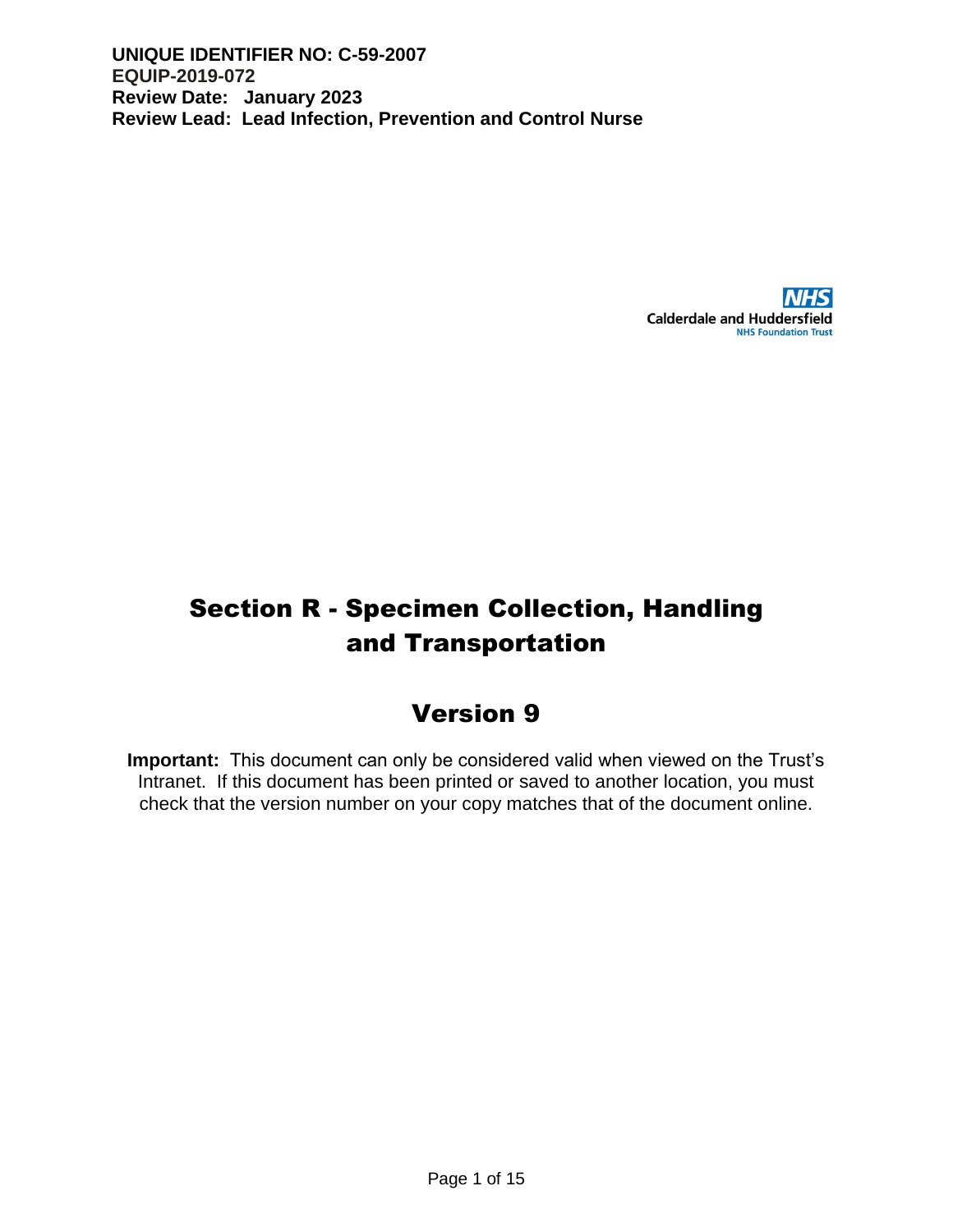| <b>Document Summary Table</b>                                 |                                                                                                             |                                                                  |                                                                   |                 |  |  |
|---------------------------------------------------------------|-------------------------------------------------------------------------------------------------------------|------------------------------------------------------------------|-------------------------------------------------------------------|-----------------|--|--|
| <b>Unique Identifier Number</b>                               |                                                                                                             | C-59-2007                                                        |                                                                   |                 |  |  |
| <b>Status</b>                                                 |                                                                                                             | Ratified                                                         |                                                                   |                 |  |  |
| <b>Version</b>                                                |                                                                                                             | 9                                                                |                                                                   |                 |  |  |
| <b>Implementation Date</b>                                    |                                                                                                             | February 2007                                                    |                                                                   |                 |  |  |
| <b>Current/Last Review</b>                                    |                                                                                                             |                                                                  | March 2012, January 2013, January 2015, January 2017,             |                 |  |  |
| <b>Dates</b>                                                  |                                                                                                             | January 2020                                                     |                                                                   |                 |  |  |
| <b>Next Formal Review</b>                                     |                                                                                                             | January 2023                                                     |                                                                   |                 |  |  |
| <b>Sponsor</b>                                                |                                                                                                             | Director of Infection, Prevention and Control                    |                                                                   |                 |  |  |
| <b>Author</b>                                                 |                                                                                                             | Lead Infection, Prevention and Control Nurse                     |                                                                   |                 |  |  |
| <b>Where available</b>                                        |                                                                                                             | <b>Trust Intranet. Infection Prevention and Control Policies</b> |                                                                   |                 |  |  |
| <b>Target audience</b>                                        |                                                                                                             | <b>All Staff</b>                                                 |                                                                   |                 |  |  |
| <b>Ratifying Committee</b>                                    |                                                                                                             |                                                                  |                                                                   |                 |  |  |
| <b>Executive Board</b>                                        |                                                                                                             |                                                                  |                                                                   | 19 March 2020   |  |  |
| <b>Consultation Committee</b>                                 |                                                                                                             |                                                                  |                                                                   |                 |  |  |
| <b>Committee Name</b>                                         |                                                                                                             |                                                                  | <b>Committee Chair</b>                                            | <b>Date</b>     |  |  |
| Infection, Prevention and Control                             |                                                                                                             |                                                                  | Consultant                                                        | 30 January 2020 |  |  |
| Committee                                                     |                                                                                                             |                                                                  | Microbiologist / Infection                                        |                 |  |  |
|                                                               |                                                                                                             |                                                                  | <b>Prevention and Control</b>                                     |                 |  |  |
|                                                               |                                                                                                             |                                                                  | Doctor                                                            |                 |  |  |
| <b>Other Stakeholders Consulted</b>                           |                                                                                                             |                                                                  |                                                                   |                 |  |  |
| Pathology Department/Transfusion practitioner                 |                                                                                                             |                                                                  |                                                                   | January 2020    |  |  |
|                                                               |                                                                                                             |                                                                  | Does this document map to other Regulator requirements?           |                 |  |  |
| <b>Regulator details</b>                                      |                                                                                                             |                                                                  | Regulator standards/numbers etc                                   |                 |  |  |
| N/A                                                           |                                                                                                             |                                                                  |                                                                   |                 |  |  |
| <b>Document Version Control</b>                               |                                                                                                             |                                                                  |                                                                   |                 |  |  |
| Version 9                                                     | Policy in brief removed, key points added and a full review of policy                                       |                                                                  |                                                                   |                 |  |  |
|                                                               |                                                                                                             |                                                                  | and references, including community updates.                      |                 |  |  |
| Version 8                                                     |                                                                                                             |                                                                  | A quick reference guide has been added for collecting transfusion |                 |  |  |
|                                                               | samples.                                                                                                    |                                                                  |                                                                   |                 |  |  |
| Version 7                                                     |                                                                                                             |                                                                  | References updated and obsolete references removed. Appendix A    |                 |  |  |
|                                                               |                                                                                                             |                                                                  | removed replaced with hyperlink to approved list of biological    |                 |  |  |
| Version 6                                                     | substances, within section 5.                                                                               |                                                                  | Amendments have been made to include:                             |                 |  |  |
|                                                               |                                                                                                             |                                                                  |                                                                   |                 |  |  |
|                                                               |                                                                                                             |                                                                  | Hazard group 4 specimens.                                         |                 |  |  |
|                                                               | A change to the type of specimen transfer bags.<br>A change of Blood Culture bottles from glass to plastic. |                                                                  |                                                                   |                 |  |  |
|                                                               |                                                                                                             |                                                                  |                                                                   |                 |  |  |
|                                                               | Version 5<br>There has been an amendment to the use of infection labels on blood                            |                                                                  |                                                                   |                 |  |  |
| samples for patients with known/suspected HIV/Hepatitis under |                                                                                                             |                                                                  |                                                                   |                 |  |  |
| Amendment                                                     | Section 5 – Hazard Group 3.                                                                                 |                                                                  |                                                                   |                 |  |  |
|                                                               | Includes an update on specimen collection in viral gastroenteritis<br>outbreak situations.                  |                                                                  |                                                                   |                 |  |  |
| March 2014                                                    |                                                                                                             |                                                                  |                                                                   |                 |  |  |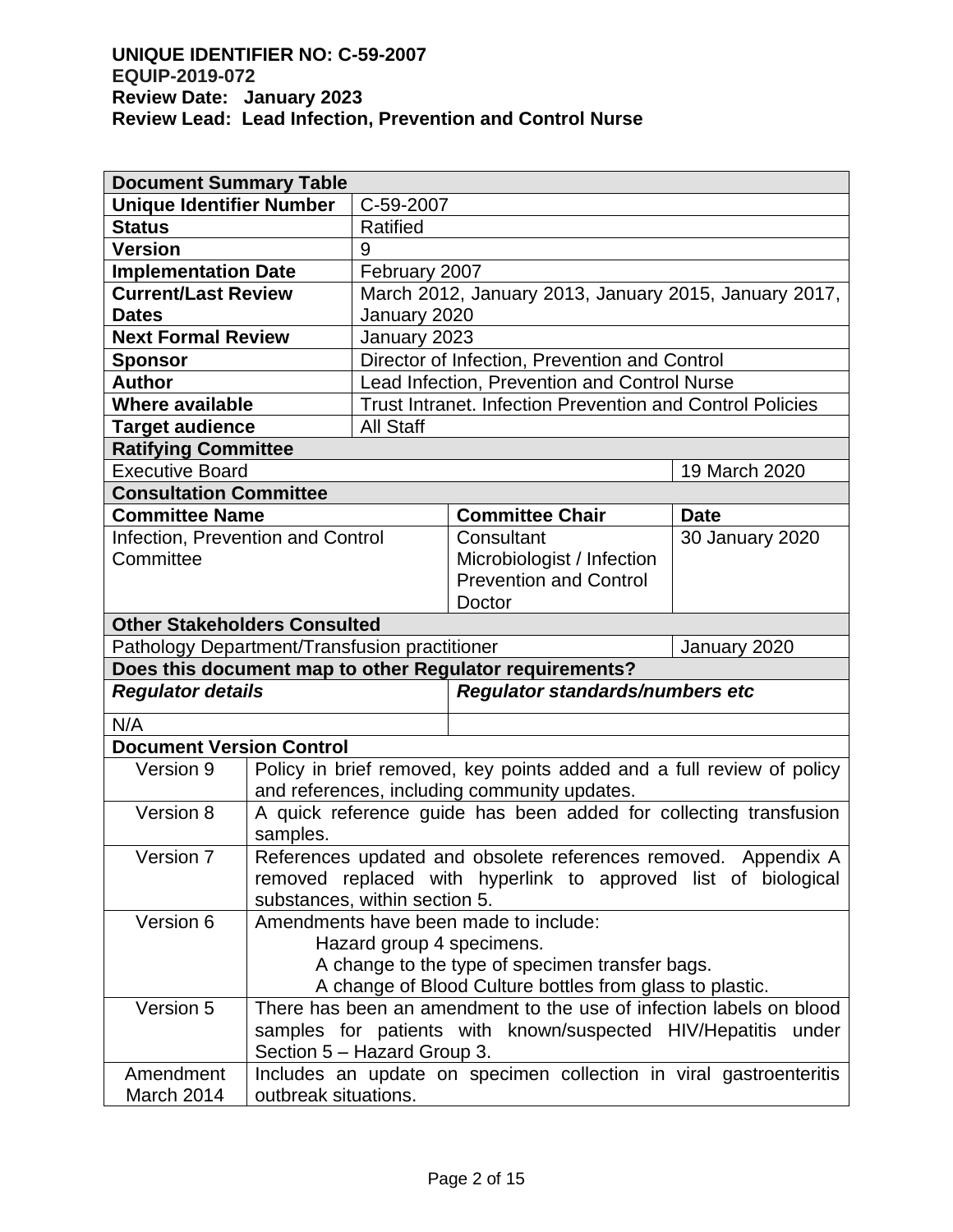| Version 4 | Includes updated documentation and references and updated            |  |  |  |  |
|-----------|----------------------------------------------------------------------|--|--|--|--|
|           | laboratory information.                                              |  |  |  |  |
| Version 3 | The document has been redesigned to ensure that all new and revised  |  |  |  |  |
|           | procedural documents are set out to a Trust wide format and the      |  |  |  |  |
|           | content of which includes a minimum set of criteria which include:   |  |  |  |  |
|           | • the training requirements for implementation                       |  |  |  |  |
|           | • monitoring arrangements for the document                           |  |  |  |  |
|           | ■ Equality Impact of the document                                    |  |  |  |  |
|           | In addition, the monitoring arrangements for this document have been |  |  |  |  |
|           | included.                                                            |  |  |  |  |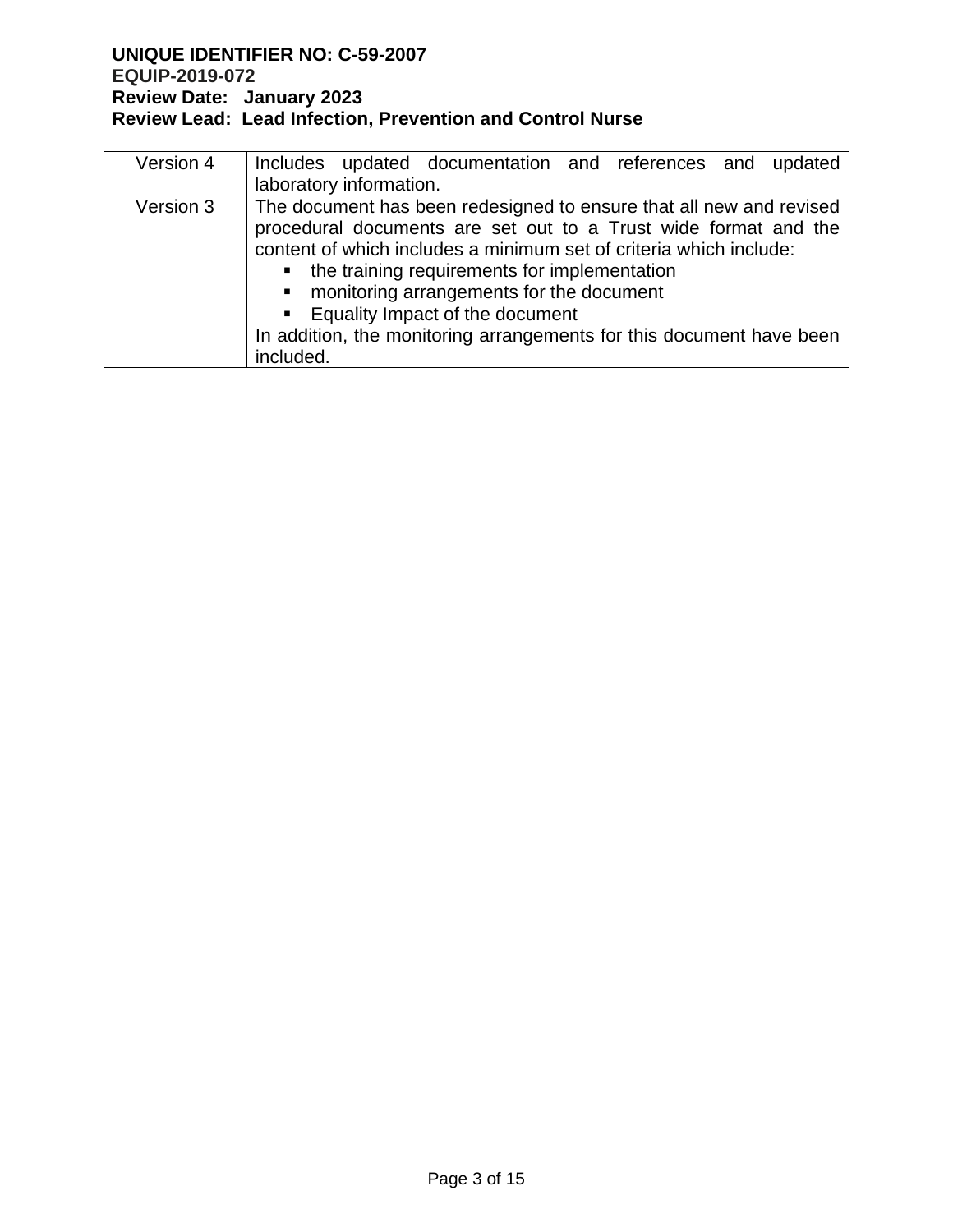# **Contents**

| <b>Section</b> |                                                                        | Page             |
|----------------|------------------------------------------------------------------------|------------------|
|                | <b>Document Summary Table</b>                                          | 2                |
|                | Contents                                                               | 4                |
| 1.             | Introduction                                                           |                  |
|                | 1.1 Key points summary                                                 | 5<br>5<br>5<br>5 |
| 2.             | Purpose                                                                |                  |
| 3.             | <b>Definitions</b>                                                     | $\,6$            |
| 4.             | Duties (Roles and Responsibilities)                                    | 6                |
| 5.             | <b>Risk of Infection Labels</b>                                        | 6                |
| 6.             | Safe Specimen Collection and Storage                                   | $\overline{7}$   |
|                | 6.1 Prior to taking a specimen                                         | $\overline{7}$   |
|                | 6.2 Containing the specimen                                            | 8                |
|                | 6.3 Faecal specimen collection during suspected viral                  | 9                |
|                | gastroenteritis outbreak                                               |                  |
|                | 6.4 Collection from wards and clinical areas (Non-pneumatic)           | 9                |
|                | 6.5 Pneumatic delivery of specimens to the laboratory                  | 9                |
|                | 6.6 Transporting specimens in hospital or externally in community      | 10               |
|                | 6.7 Specimens sent by courier or post                                  | 10               |
|                | 6.8 Leaked or broken specimen containers arriving in the<br>laboratory | 11               |
| 7.             | Training & Implementation                                              | 11               |
| 8.             | <b>Trust Equalities Statement</b>                                      | 12 <sub>2</sub>  |
| 9.             | <b>Monitoring Compliance</b>                                           | 12 <sub>2</sub>  |
| 10.            | <b>Associated Reading</b>                                              | 12 <sub>2</sub>  |
| 11.            | References                                                             | 12               |

# **Appendices**

| Α. | Appendix A– Collection and Storage of Microbiological Specimens | 14 |
|----|-----------------------------------------------------------------|----|
| В. | Appendix B – Quick Reference Guide for Collecting Transfusion   | 15 |
|    | <b>Samples</b>                                                  |    |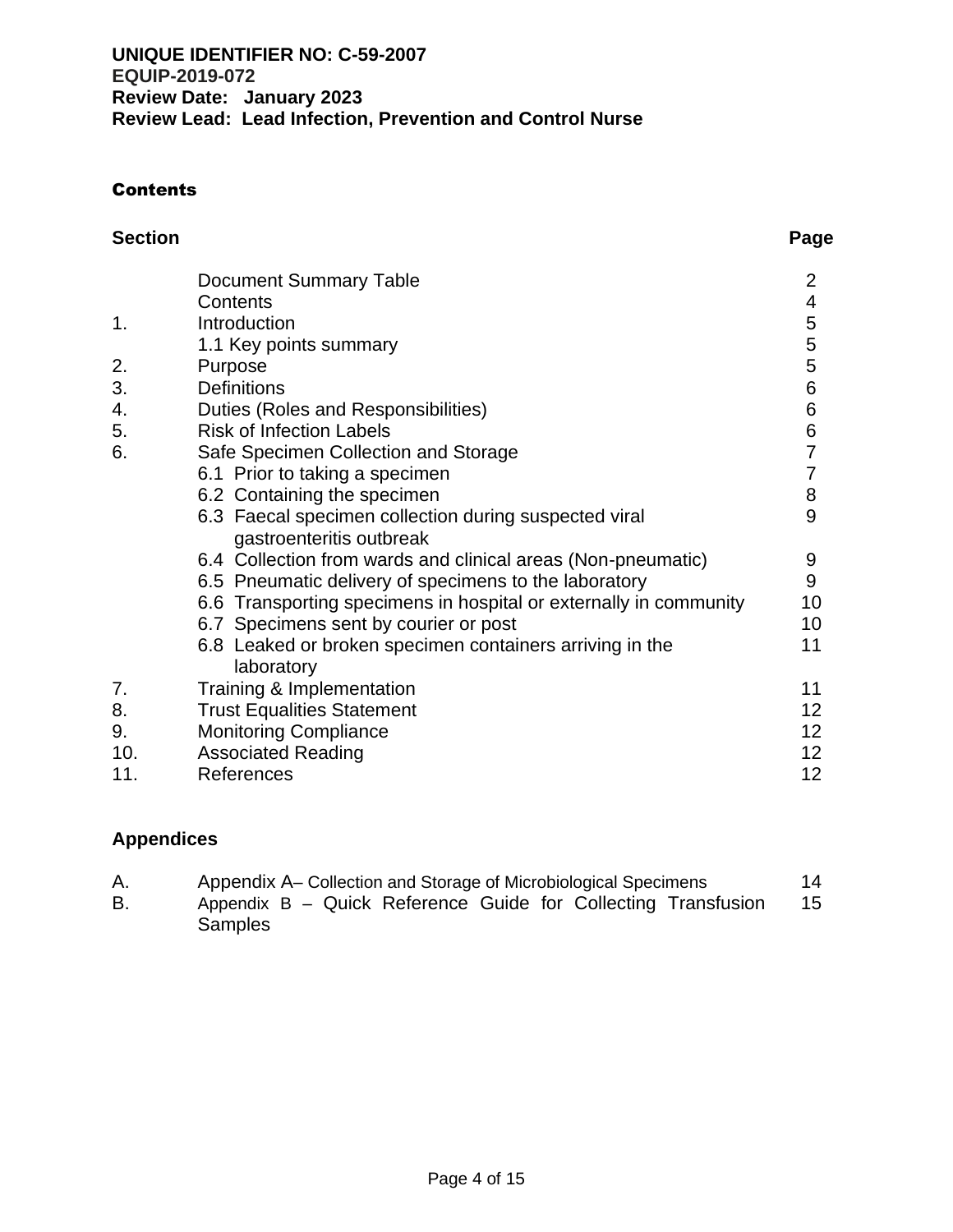#### **1. Introduction**

As all specimens may contain micro-organisms capable of causing disease, care must be taken to ensure that they are handled and transported in a safe manner. The policy covers the collection, handling, storage and transportation of specimens.

#### **1.1 Key points summary**

- All specimens may contain micro-organisms capable of causing disease, care must be taken to ensure they are handled and transported in a safe manner.
- Infectious agents are categorised FROM  $1 4$  according to the risk of infection to the individuals exposed to the hazard. Category 4 is the highest and contains Ebola.
- RISK of INFECTION labelling Category 3 & 4 samples MUST be labelled as high risk. This is not required for patients known or suspected to have HIV, Hepatitis B, C, D and E.
- Correct specimen collection minimisers the risk of exposure and ensures a quality sample with an accurate result.
- PNUMATIC TUBE SYSTEM: do **not** send specimens in formalin, nonrepeatable specimens' e.g CSF, known or suspected Category 3 and 4.
- Hand delivered: specimens not suitable to go in the pneumatic system should be hand delivered to the laboratory.
- Transport boxes must be used to transport samples between sites / from community /by community staff.

#### 2. Purpose

The purpose of this policy is to set out the standard for the collection, handling and transport of clinical specimens by staff of Calderdale and Huddersfield Foundation Trust.

The Trust is committed to the welfare, health and safety of their staff, patients and visitors. As such the Trust will ensure, so far as is reasonably practicable, all employees, patients and visitors to their respective sites are protected from potential biological hazards, that may arise from the collection, dispatch, transportation and receipt of any biological materials.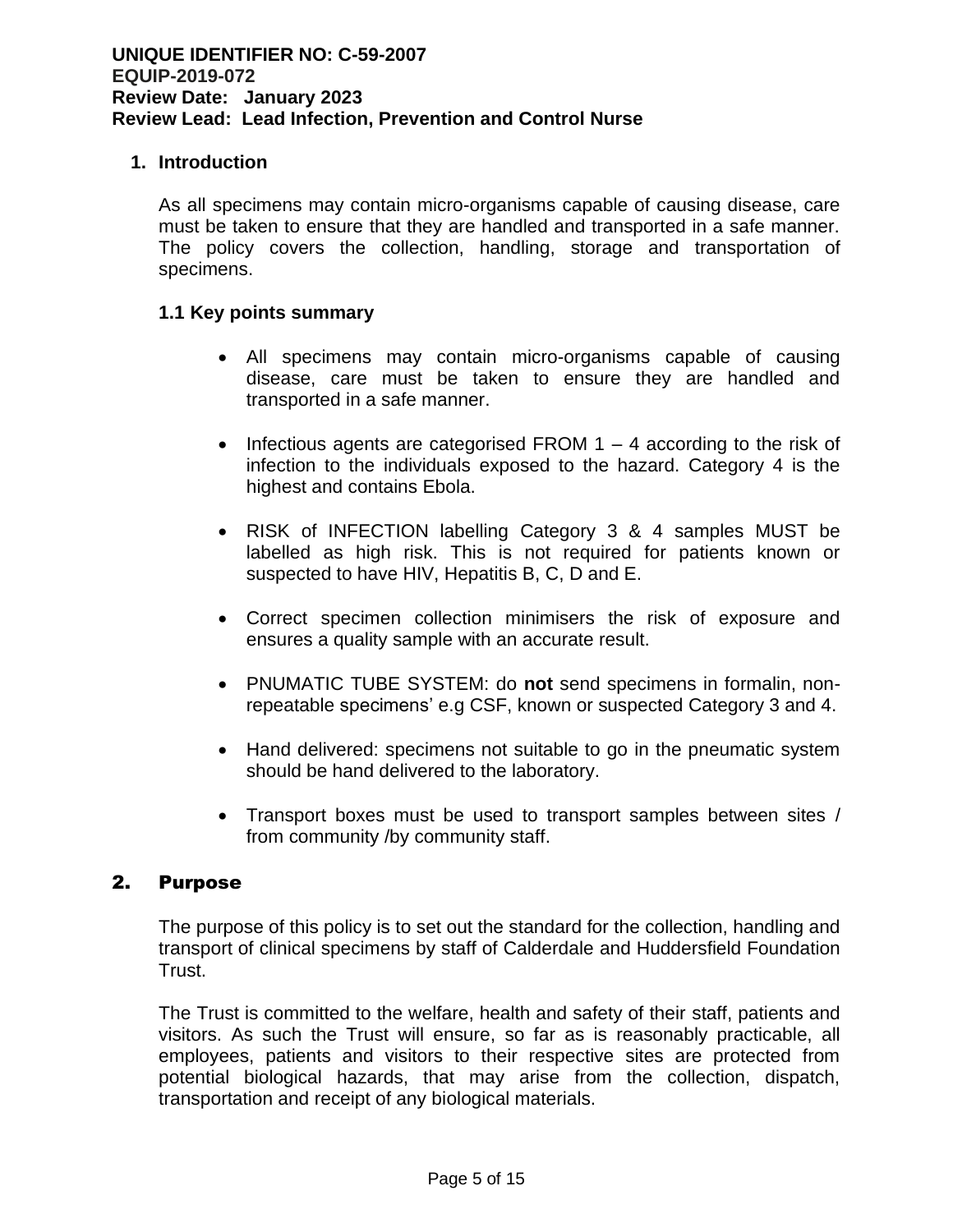This policy excludes specimen handling procedures by laboratory staff which are subject to separate protocol. It remains the prime responsibility of the sender to package specimens according to the relevant legislation in force as set out in this policy.

# 3. Definitions

A specimen is defined as any bodily substance taken from a person for the purpose of analysis, such as blood, urine or tissue.

Samples are transported under the premise of "Standard Infection Control precautions" which assumes all samples are potentially infectious.

# 4. Duties (Roles and Responsibilities)

This policy applies to all clinical staff and non-clinical staff including porters working in Calderdale and Huddersfield Foundation Trust involved with the collection, handling and transport of clinical specimens.

#### 5. Risk of Infection Labels

**All** specimens pose a risk of infection. Managers must ensure that safe systems are in operation to prevent health care worker contamination during *specimen collection*.

However, compliance with Advisory Committee for Dangerous Pathogens (ACDP) guidelines necessitates additional labelling to denote a high risk of infection. The guidance divides micro-organisms into four hazard groups and identifies high-risk patients as those infected (confirmed or suspected) with Hazard Groups 3 and 4 pathogens.

An alphabetical list of organisms can be accessed via the following link: <http://www.hse.gov.uk/pubns/misc208.pdf>

#### **Hazard Group 3 – A 'Risk of Infection' label required.**

Defined as: An organism that may cause severe human disease and presents a serious hazard to laboratory workers. It may present a risk of spread to the community but there is usually effective prophylaxis or treatment available.

HSE guidance requires that samples taken from patients known or suspected to be infected with a Hazard Group 3 pathogen be identified for the safety of laboratory staff and for those handling and transporting the specimens. All such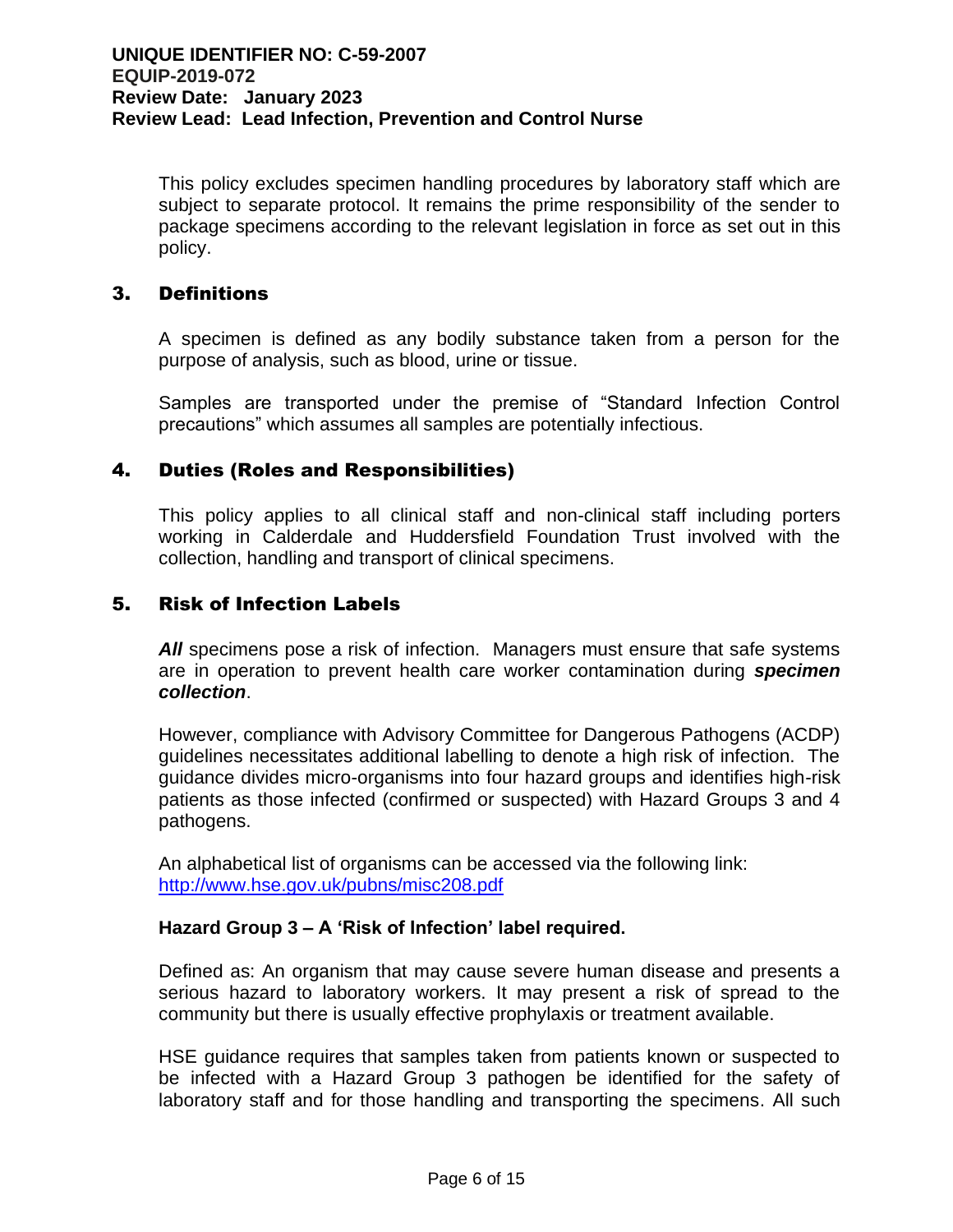specimens (except blood samples from patients with known or suspected HIV or viral hepatitis which have been exempted after local risk assessment) and request cards must have an infection risk label attached (available from Pathology Stores).

#### **Hazard Group 4**

Hazard Group 4 pathogens are usually treated **ONLY** within designated specialist treatment centres and **not** usually taken within the Trust; with the **exception** of processing samples for suspected Viral Haemorrhagic Fever (VHF) eg Ebola. Therefore samples would only be taken within the designated treatment areas. i.e A&E; short stay; ICU and following a discussion with a Consultant Microbiologist.

#### **If there is the slightest suspicion of infection with a Hazard Group 4 pathogen, the Infection Prevention and Control Team must be informed.**

HSE guidance requires that the laboratory be informed of specimens in advance of collection, these would then be placed into an approved rigid collection/transportation box and secured prior to delivery **by hand.**

Healthcare waste generated as a result of specimen collection from patients with a suspected possibility of Viral Haemorrhagic Fever, must be securely stored pending laboratory analysis. In the event that this is confirmed all waste must be disposed of as Category A infectious waste, otherwise it may be treated as Category B infectious waste.

See: The Safe Handling and Disposal of Healthcare Waste Policy: Appendix A

# 6. Safe Specimen Collection and Storage

#### **6.1 Prior to Taking a Specimen**

Select the correct specimen container, appropriate for the type of specimen - if in doubt contact Pathology. Only use BS 4851 and BS 5213 approved specimen containers, which are available from Pathology.

Personal protective equipment (PPE) should be worn appropriate to the specimen and the risk of contamination from blood or body fluids. Hand hygiene should be used prior to using PPE and following removal of PPE whilst taking specimens.

Ensure patient has given consent for taking of the sample.

Immediately prior to taking the sample, whilst with the patient, scan patient's wristband or where not possible check details of patient's identity with form printed from EPR. (EPR trolleys should not be taken into an infected isolation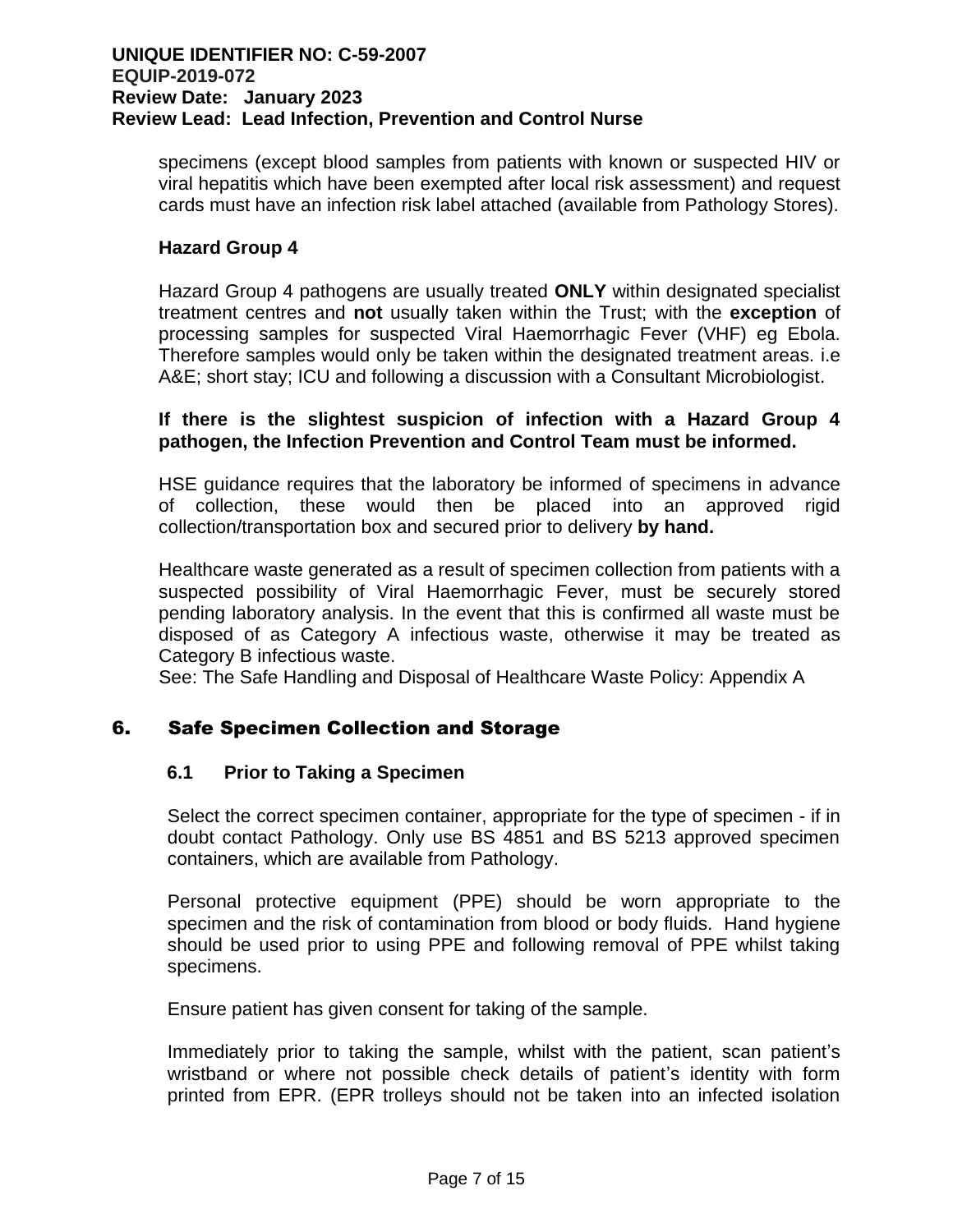room). Use specimen barcode label where possible or if unable i.e. in community, complete ALL sections of the label on the specimen container and the request form, **legibly and fully** at the time of sampling with the patient present. The information on pathology specimens and request forms need to comply with the departmental minimum dataset protocol (see 'Pathology Minimum Data Set Policy' **C-69-2011**).

Blood samples for Group and Screen, Crossmatch and Direct Antiglobulin Test must be collected using the Bloodtrack electronic tracking system for sample labelling. Staff must be trained and competency assessed in the Bloodtrack process to be able to use the system. **See Appendix B – Quick Reference Guide for Collecting Transfusion Samples.**

Affix an 'Infection Risk' self-adhesive label to both the specimen and request form if there is a suspicion or an awareness that the sample is being taken from a patient with a Hazard Group 3 and 4 infection.

Ensure that everything required to take the sample is within easy reach, including a sharps box to dispose of needle and syringe if used, PPE for the collection of urine, faecal and sputum samples and a waste bin for discarding used PPE and other waste into the appropriate waste stream.

# **6.2 Containing the Specimen**

Every effort should be made to avoid contaminating the external surfaces of the container. Where external contamination occurs and a sample cannot be repeated, the external surface of the container requires cleaning. Inform the laboratory to which the specimen is being sent.

The lid of the container should be screwed on tight to avoid leakage.

Specimen request cards should be completed online on the EPR system and printed. Once checked with the details of the patient, this should then be inserted in the appropriate section of the specimen pouch. All specimens must be placed in the opposite side of the pouch and the pouch must be carefully sealed. Most incidents of specimen leakage are due to human error, such as a failure to seal the container or pouch properly.

Once sealed the specimen should be placed in an identified specimen tray or specimen fridge (if appropriate – see Appendix A) awaiting collection. The tray should be away from public areas to prevent tampering and maintain patient confidentiality.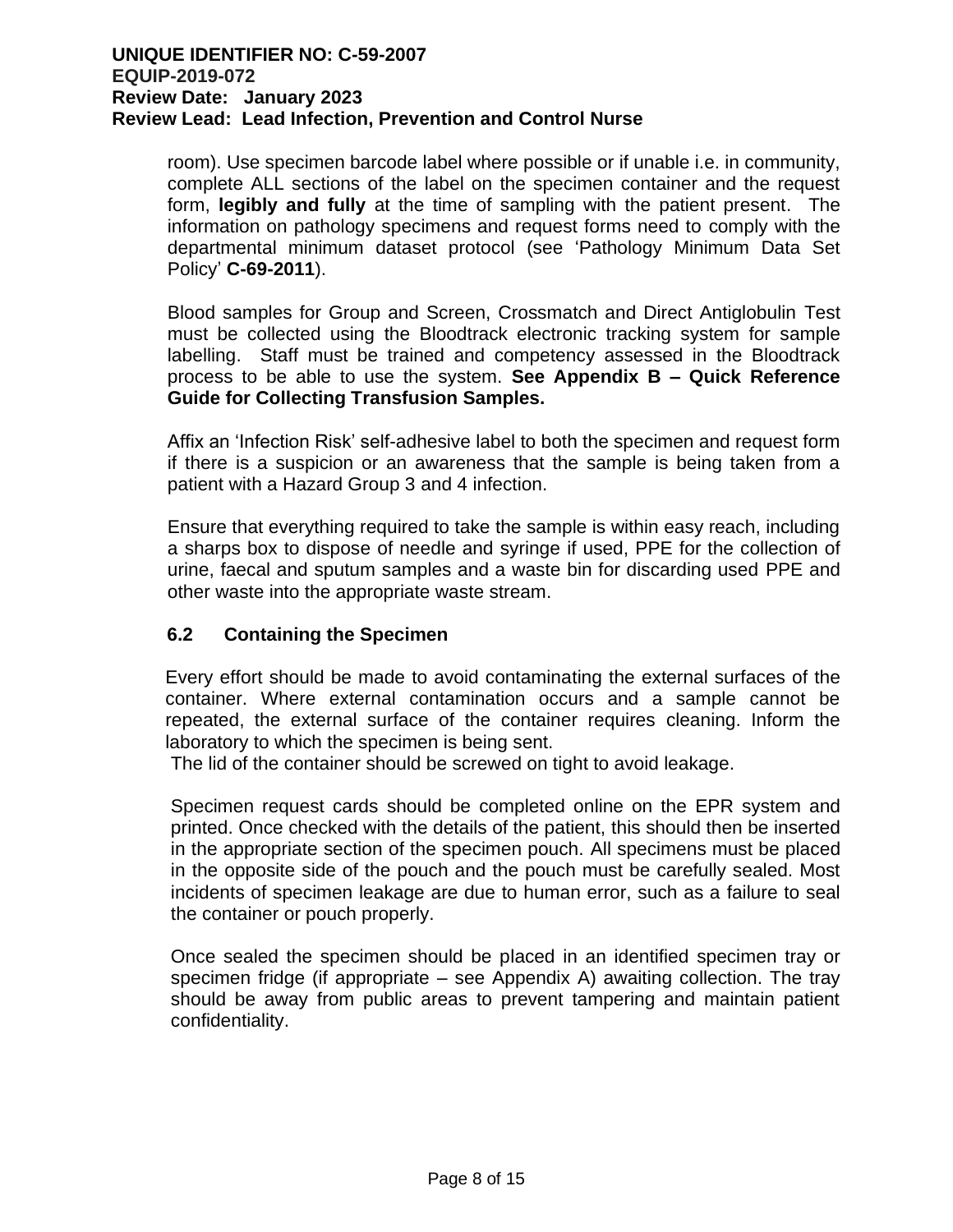### **6.3 Faecal specimen collection during suspected viral gastroenteritis outbreak**

During outbreak situations on the advice of the infection prevention and control team, faecal specimens should be placed in the normal specimen collection bags with the request forms. They should then be placed in an A3 purple plastic bag which is labeled Infection Prevention and Control.

The purple bags can be obtained from the infection prevention and control team during office hours and will be brought to the ward area during outbreak situations. Out of hours they are available in the infection control cupboards on both sites (key obtainable from site co-ordinator).

The purple bag should then be sent to the lab in the normal way.

It is important that the purple bags with specimens in are not left on the ward area until they are full. All specimens should be sent in a **timely manner.**

The nature/purpose of these purple bags is to highlight to staff that these are outbreak specimens and should be treated in an urgent manner.

#### **6.4 Collection from Wards and Clinical Areas (Non-pneumatic)**

The Clinical Manager is responsible for providing a suitable container for the safe storage and must agree where the designated pick-up points are.

The pick-up points must not be in areas where members of the public could read personal information from the specimens/forms, or be exposed to the contents.

If there is a visible leakage the specimen bag must not be picked up by the Porter but the Porter must report this to the Nurse in charge.

On collection, the specimen is placed into an approved rigid container and secured. Once the transport box is secure, it must be kept secure, until the Porter reaches the laboratory. Samples must be stored appropriately whilst awaiting collection (see Appendix A).

#### **6.5 Pneumatic Delivery of Specimens to the Laboratory**

A risk assessment must be undertaken of the pneumatic delivery system and the specimens to be delivered by it.

Health care workers using the pneumatic delivery system:

• Must be trained to do so and be aware of the procedures that must be followed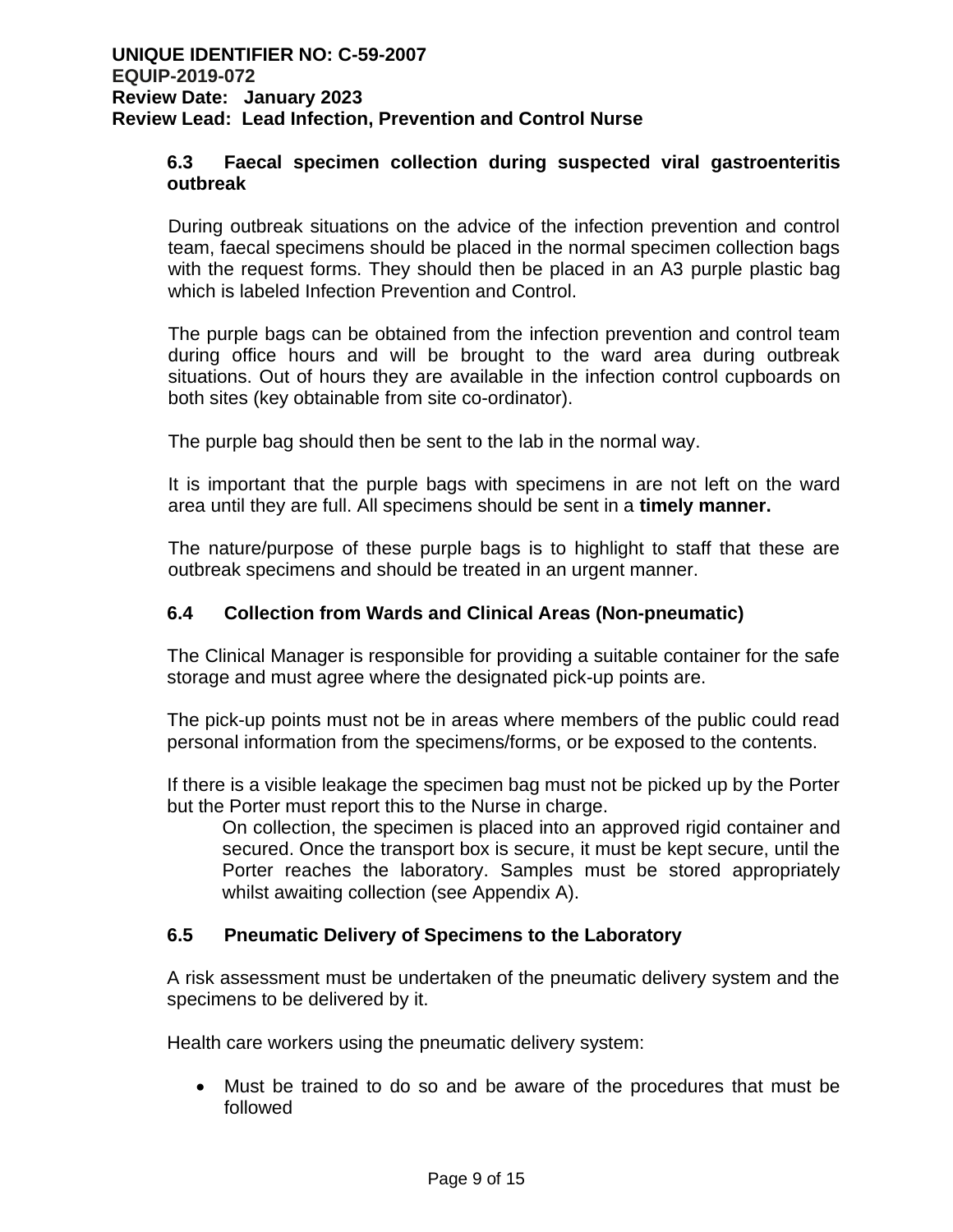- Must pre-wrap the specimens in accordance with the Standard Operating Procedure
- Must secure the specimen in the leak proof containers provided
- May send new style plastic Blood Culture bottles using the system
- **Must not use the system** for specimens containing formalin
- **Must not use the system** for non-repeatable samples e.g. CSF samples, in case of loss or leakage
- **Must not use the system** for any specimen from patients with possible Group 3 and 4 pathogens. Also samples from patients known or suspected to have:
	- Transmissible Spongiform Encephalopathy (e.g. CJD)
	- Tuberculosis
	- SARS
	- Exposure to biological warfare organisms such as anthrax, plague, smallpox, botulism, tularaemia
- There must be instructions in case of accidents or incidents (including emergency phone numbers) displayed close to the pneumatic delivery system
- If there is an accidental leakage incident in the tube system, a call needs to be logged to the Helpdesk: CRH 4600 or HRI 2805 office hours and ask for an **urgent total shutdown of the system**
- Out of Hours this need to be reported to Estates via switchboard

# **6.6 Transporting Specimens in the Hospital or externally in community**

Transport boxes should be identified as containing "diagnostic specimens" and made of metal or reinforced plastic. Their purpose is to contain any samples in the event of a road traffic accident involving the transportation vehicle

- Transport boxes must not be overfilled and must be closed during transport.
- Transport boxes must be handled and transported in an upright position, secured within the vehicle during transport to preclude any movement during the journey
- For contamination of the transport boxes and spillages, see Section C of the Infection Control Policy Manual, Standard Infection Control Precautions. Otherwise normal cleaning should be carried out as per transport department guidelines

#### **6.7 Specimens Sent by Courier or Post**

Wherever possible specimens via post must be packed by laboratory staff who are competent to do so, if in doubt contact the laboratory.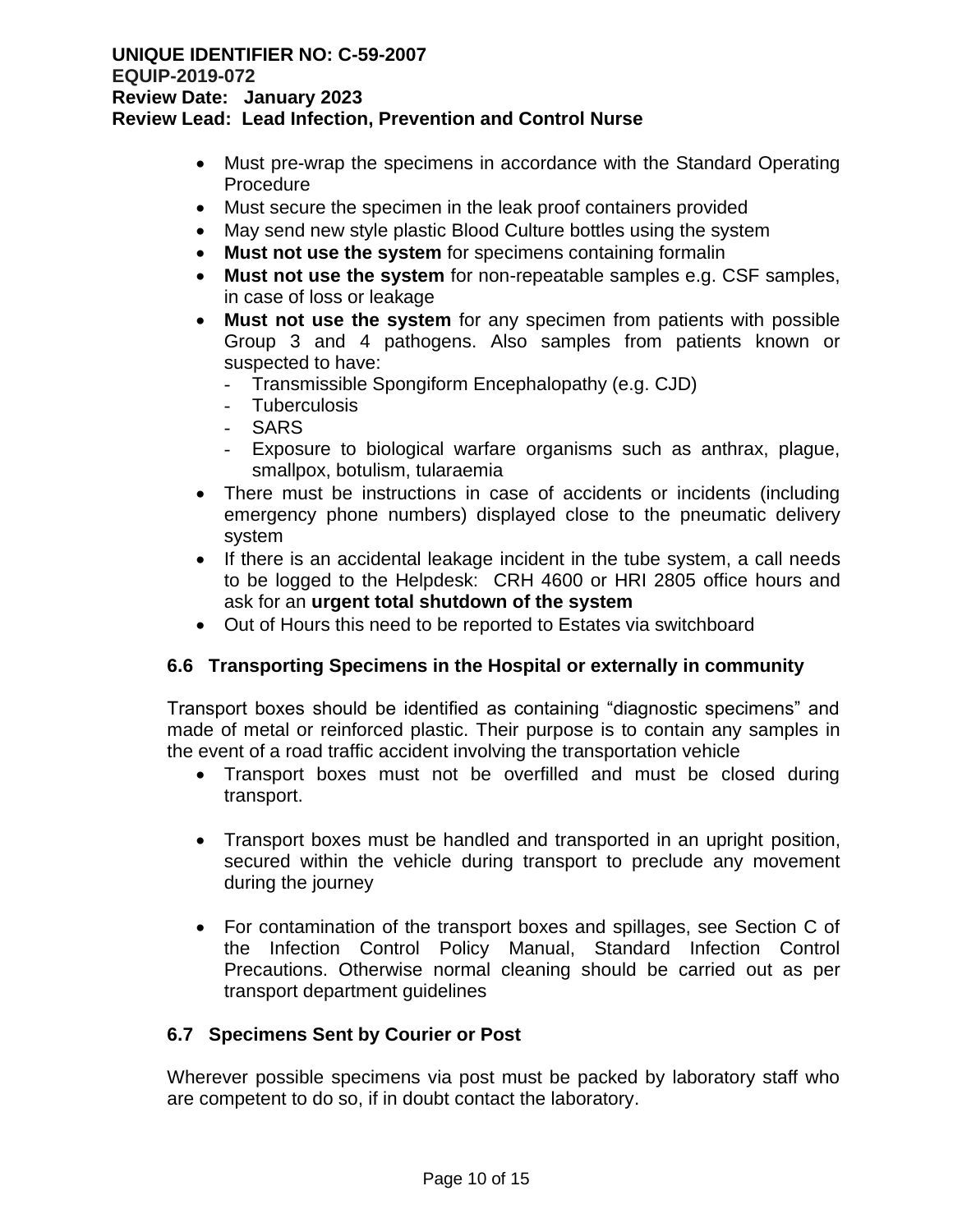The vast majority of samples are classified as 'diagnostic samples'.

Diagnostic samples (classified as UN3373) must be packaged in a container that meets the requirements of UN packaging instruction P650. The Royal Mail supplies a prepaid, single use, sample container called "Safebox" which meets all standards for transport of diagnostic specimens and is suitable for most primary sample containers.

Infectious samples (classified as UN2814) must be packaged in containers compliant with UN packaging instruction P602. These containers must be purchased specifically for this purpose.

#### **Packaging Requirements for "Diagnostic specimens"**

- The primary container must be watertight and leak proof
- The primary container must be wrapped in enough absorbent material e.g. cotton wool, to absorb the contents in the event of breakage
- Several primary receptacles may be placed in a secondary package with enough padding to cushion the specimens
- The secondary package is then placed into an outer wrapping (Royal Mail) advise a padded bag) to protect the package from external influences e.g. physical damage or water, while in transit
- The outer package must be labelled 'DIAGNOSTIC SPECIMEN'. The inclusion of the sender's address is good practice

#### **6.8 Leaked or Broken Specimen Containers Arriving in the Laboratory**

In order to protect laboratory personnel, leaked or broken specimens will not be processed. The laboratory will contact the sender to confirm if the sample can be repeated before it is destroyed.

If irreplaceable, the laboratory worker will follow laboratory procedure for such incidents.

#### 7. Training and Implementation

Each staff member is accountable for his / her own practice and should always act in a way as to promote and safeguard the wellbeing and interest of patients. Training and information will be provided from a number of sources:

- Trust Induction
- Mandatory Training
- Via Trust Intranet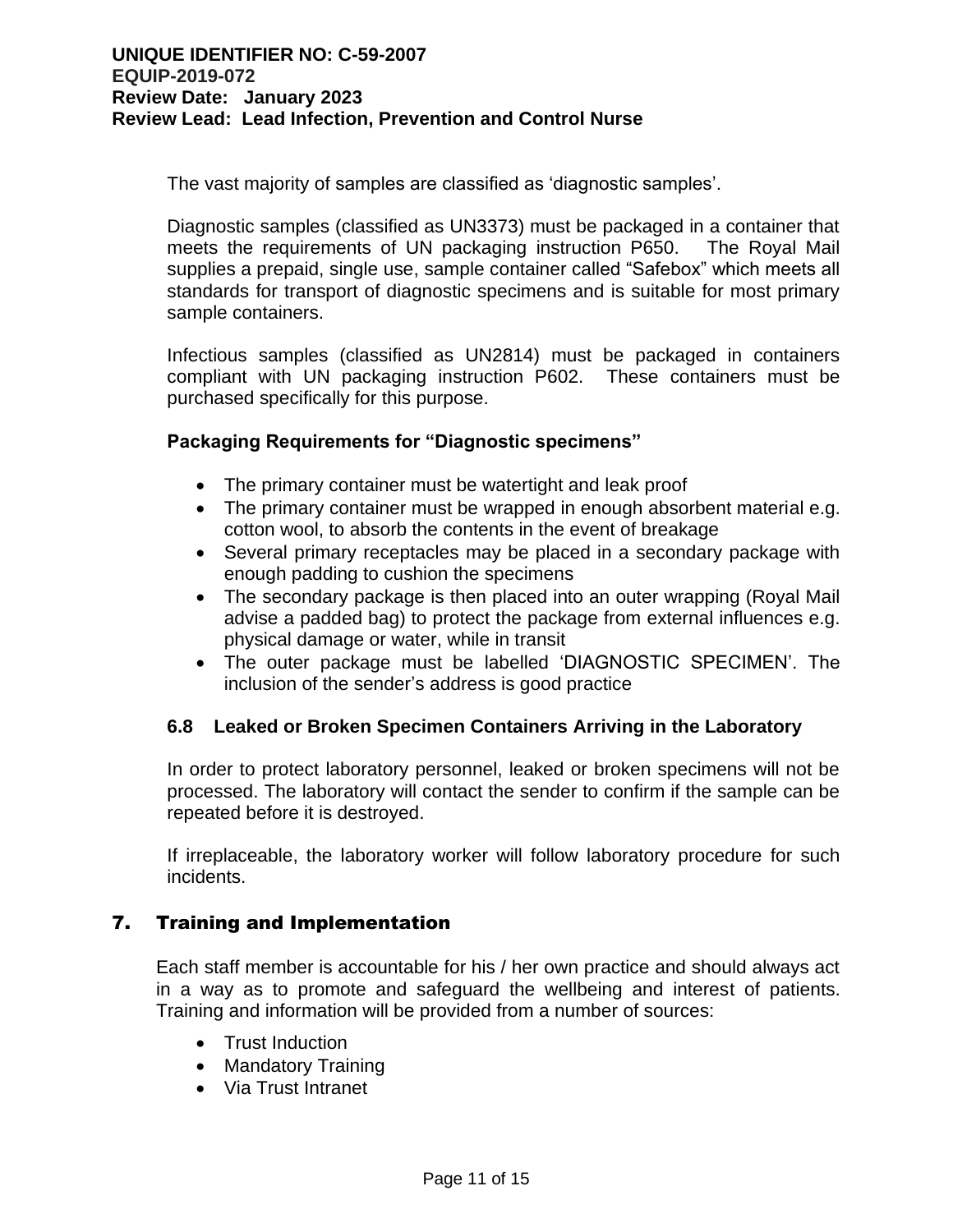- Ward / Department Managers
- Infection, Prevention & Control Team

# 8. Trust Equalities Statement

Calderdale and Huddersfield NHS Foundation Trust aims to design and implement services, policies and measures that meet the diverse needs of our service, population and workforce, ensuring that none are placed at a disadvantage over others. We therefore aim to ensure that in both employment and services no individual is discriminated against by reason of their gender, gender reassignment, race, disability, age, sexual orientation, religion or religious/philosophical belief, marital status or civil partnerships.

This policy has been through the Trust's EQUIP (Equality Impact Assessment Process) to assess the effects that it is likely to have on people from different protected groups, as defined in the Equality Act 2010.

# 9. Monitoring Compliance with this Procedural Document

Compliance with this policy is monitored through error log-in for minimum data set by the Pathology laboratory and reported to the DATs Divisional Board monthly.

#### 10. Associated Reading

This policy should be read in conjunction with the following other policies:

- Hand Hygiene
- Standard Precautions
- Venepuncture
- The Safe Handling and Disposal of Healthcare Waste

Other useful information can be found on the intranet on the pathology pages.

# 11. References

1 Health and Safety Executive. Advisory Committee on Dangerous Pathogens (2004) 4 th Supplement to '**The Approved list of biological agents'** for the purpose of the Control of Substances Hazardous to Health Regulation 2002 Fourth Edition**.** (SI 2002/2677) HSE books: London <http://www.hse.gov.uk/pubns/misc208.pdf>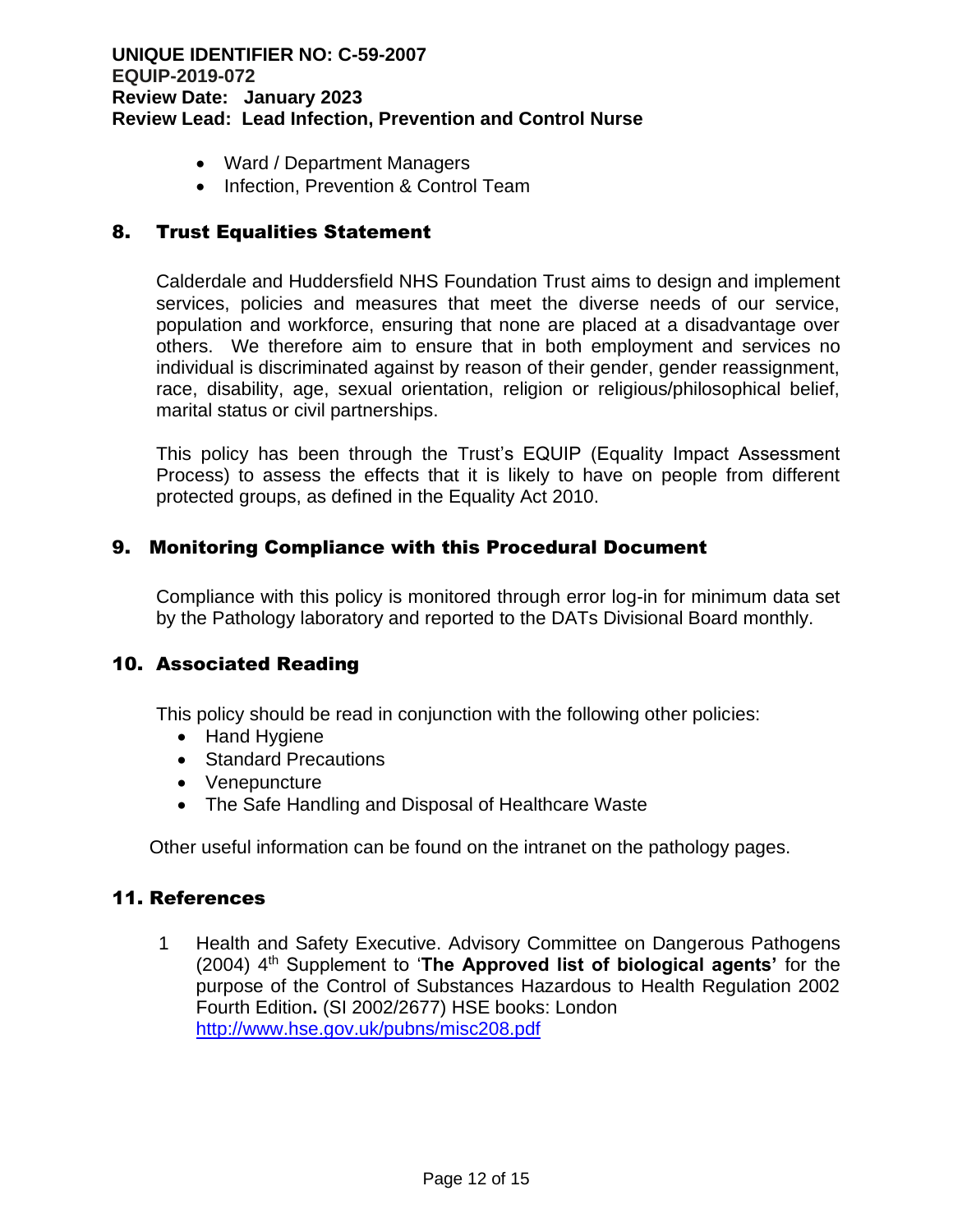- 2 Health and Safety Executive. Health Services Advisory Committee. (2003) Safe working and the prevention of infection in clinical laboratories and similar facilities. HSE books: London
- 3 Lawrence, J and May, D eds (2003) **Infection Control in the Community**. Churchill Livingstone: London
- 4 Management of Hazard Group 4 viral haemorrhagic fevers and similar human infectious diseases of high consequence. **DH** November 2014.
- 5 The Control of Substances Hazardous to Health Regulation 2002. (as amended) Approved Code of Practice and guidance L5 (sixth edition) HSE Books 2013 ISBN. 9780 7176 6582 2 <http://www.hse.gov.uk/pubns/priced/l5.pdf>
- 6 Biological agents: Managing the risks in laboratories and healthcare premises Advisory Committee on Dangerous Pathogens HSE.DoH 2005. [http://www.hse.gov.uk/biosafety/biologagents.pdf](http://www.hse.gov.uk/biosafety/biologagents.pdf%0c)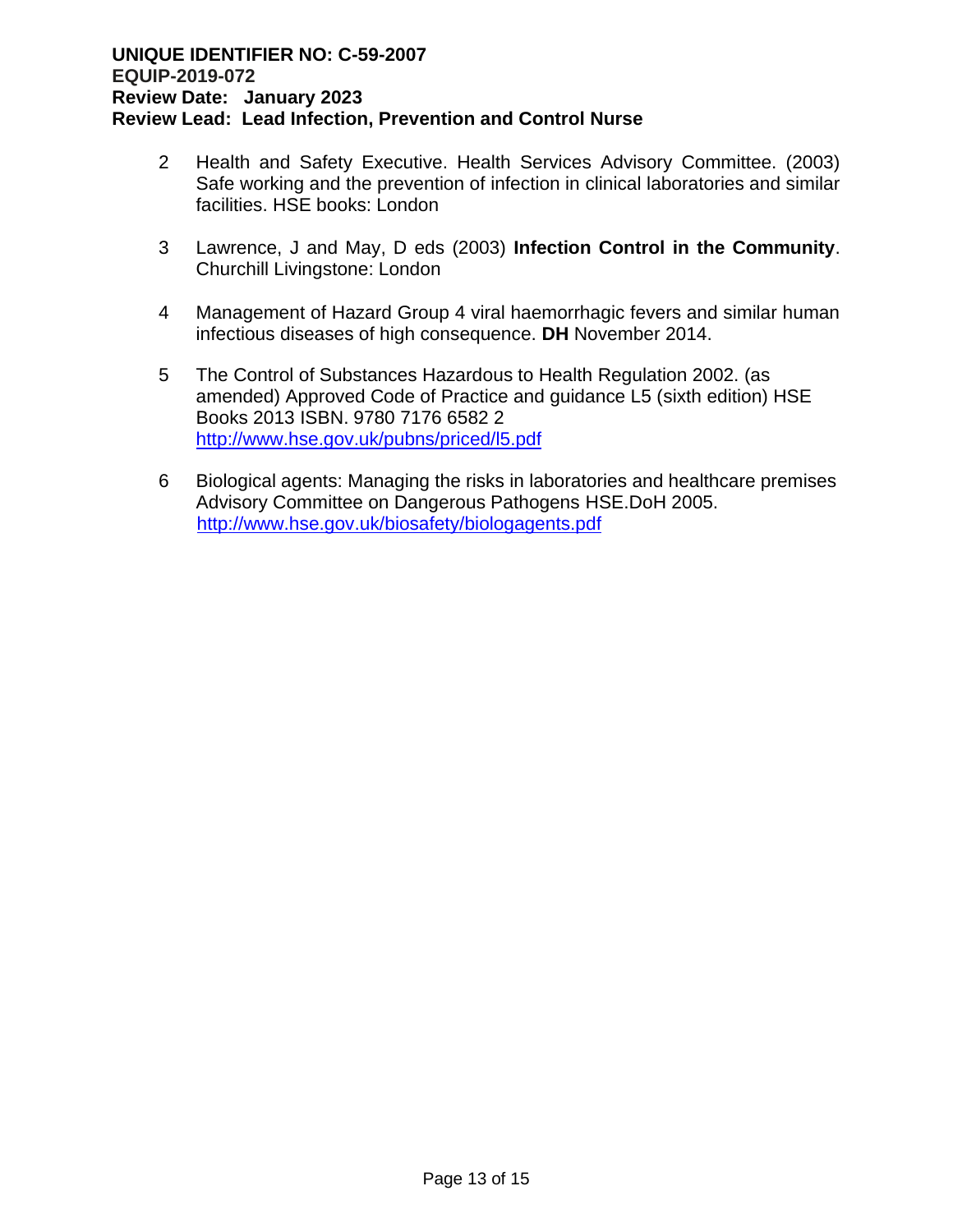### **UNIQUE IDENTIFIER NO: C-59-2007 Requested new EQUIP number Review Date: January 2023 Review Lead: Lead Infection, Prevention and Control Nurse**

# **APPENDIX A**

#### **COLLECTION AND STORAGE OF MICROBIOLOGICAL SPECIMENS**

| <b>Specimen</b>               | <b>Container</b>                                                                                                               | <b>Storage</b>                                                                                                                                                                                                                                               | To arrive in the<br>lab                                               |
|-------------------------------|--------------------------------------------------------------------------------------------------------------------------------|--------------------------------------------------------------------------------------------------------------------------------------------------------------------------------------------------------------------------------------------------------------|-----------------------------------------------------------------------|
| Wound<br>swab                 | Blue top swab<br>containing transport<br>medium.                                                                               | Refrigerate if the specimen is to be<br>stored overnight.                                                                                                                                                                                                    | Within 24 hours                                                       |
| <b>Viral swab</b>             | Viral transport medium<br>> contact the laboratory<br>to collect viral transport<br>medium.                                    | Room temperature if the specimen is<br>to be stored overnight.                                                                                                                                                                                               | Within 24 hours                                                       |
| Chlamydia<br>swab             | Chlamydia kit.                                                                                                                 | Room temperature.                                                                                                                                                                                                                                            | Within 24 hours                                                       |
| <b>Tissue/pus</b>             | White top universal<br>container.                                                                                              | Refrigerate if there is a delay in<br>transport.                                                                                                                                                                                                             | Immediately                                                           |
| <b>Urine</b>                  | Red top boric acid for<br>MC&S<br>White top universal<br>containers may be<br>used for some tests.<br>E.g TB, viral screening. | Room Temperature, unless the<br>specimen is in a universal container<br>in which case refrigerate if the<br>specimen is to be stored overnight.<br>Please note Urine samples for<br>Chlamydia must be stored<br>refrigerated and transported<br>immediately. | Within 24 hours                                                       |
| <b>Faeces</b>                 | Blue top specimen<br>container.                                                                                                | Refrigerate if the specimen is to be<br>stored overnight.                                                                                                                                                                                                    | Within 24 hours                                                       |
| <b>Blood</b><br>cultures      | <b>Blood Culture bottles.</b>                                                                                                  | Room temperature.                                                                                                                                                                                                                                            | Immediately -<br>for putting onto<br><b>Blood culture</b><br>analyser |
| <b>Bloods for</b><br>serology | Brown gel tubes.<br>For specialist tests<br>please see<br>ICE/electronic<br>requesting.                                        | Refrigerate if the specimen is to be<br>stored overnight.                                                                                                                                                                                                    | Within 24 hours                                                       |
| <b>Category 4</b><br>samples  | Liaise with lab staff for<br>guidance                                                                                          | Must be hand delivered and handed<br>over to lab staff.                                                                                                                                                                                                      | Immediately.<br>For processing.                                       |

Specimen requirements, c/o Calderdale and Huddersfield Microbiology Laboratory Services.

See: Full Pathology Test List on Trust Intranet.